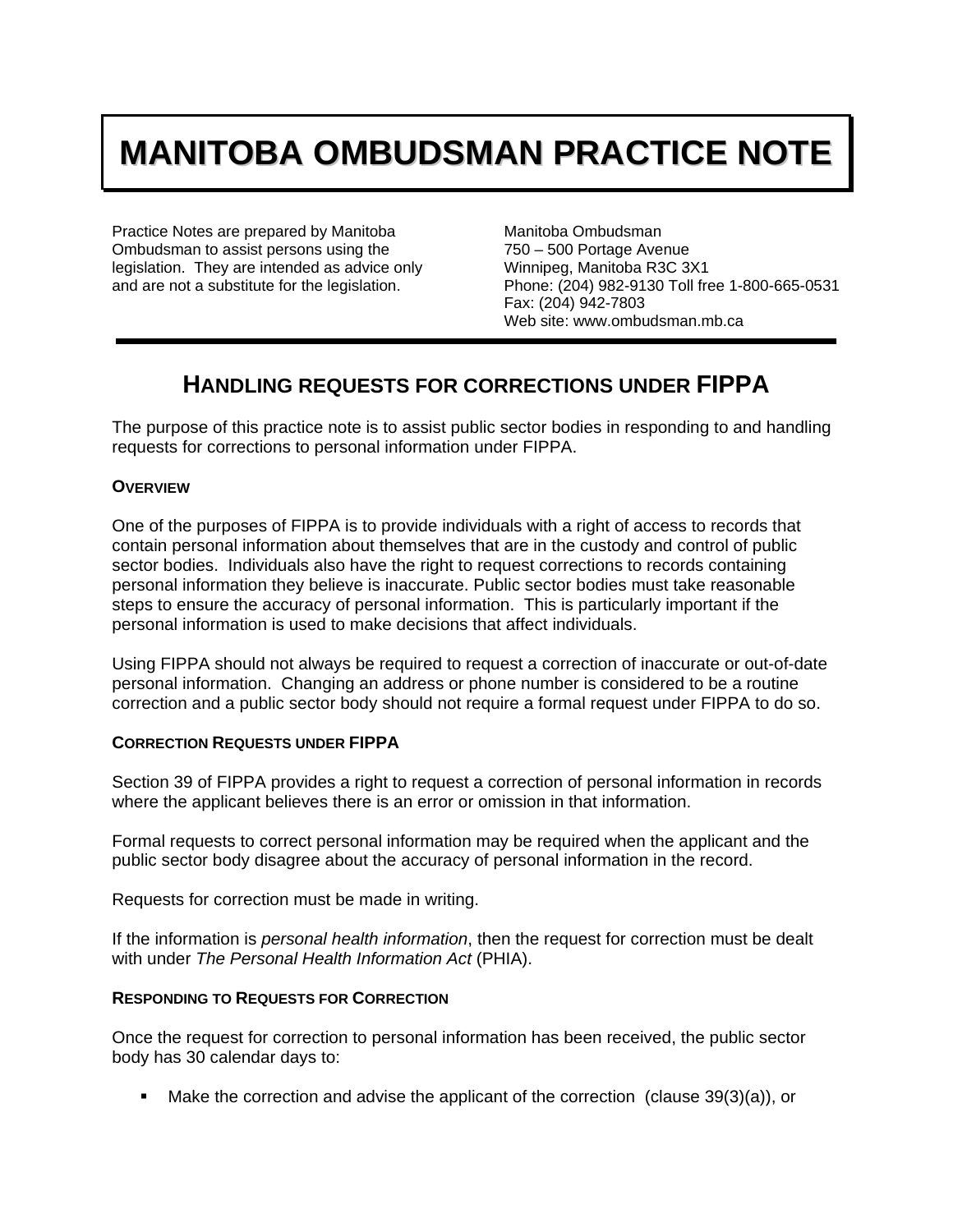- Notify the applicant that the correction will not be made, provide the reason for the refusal to make the correction, and advise of the right to make a complaint to the Ombudsman (clause 39(3)(b)).
- When the public sector body refuses to make the correction, it must add the applicant's request for correction to the record (clause 39(3)(b)).

A public sector body can extend the 30 day time limit under subsection 15(1) to respond to a request for correction (subsection 39(4)). For example, extensions may be taken if there is insufficient detail provided by the applicant for the public sector body to identify the records that require correction, or if there are large numbers of records to be searched and corrected which may unreasonably interfere with the operations of the public sector body.

#### **CORRECTING THE RECORD**

In determining whether to make the requested correction, the public sector body should:

- Verify that there is an error;
- Request that the applicant provide proof of the error or omission;
- Make the correction if the error exists, by marking the original record as incorrect and attaching the correct information to the record;
- Make the correction to both hard copy and electronic copy formats.

Note:

If the inaccuracy of the information is not supported by proof, or the information is not fact based (such as a difference in opinion) the public sector body is not required to correct the information, but the request for correction must be added to the record.

#### **NOTIFYING OTHERS OF THE CORRECTION/REQUEST FOR CORRECTION**

When a correction has been made to personal information in a record, the public sector body with custody or control of it must, where practical, notify any other public sector body or third party to whom the information has been disclosed, of the correction, or that a request for correction has been added to the record (subsection 39(5)).

In determining whether notification is practical, the public sector body should consider all relevant factors, including the potential effect on the individual if the notification is not provided to other parties.

Notification to others should occur when:

- The public sector body has disclosed the incorrect information to other public sector bodies or third parties;
- The disclosure has occurred **within the year** before the request was made;
- **The public sector body determines that notification should be made despite the** disclosure occurring more than one year ago.